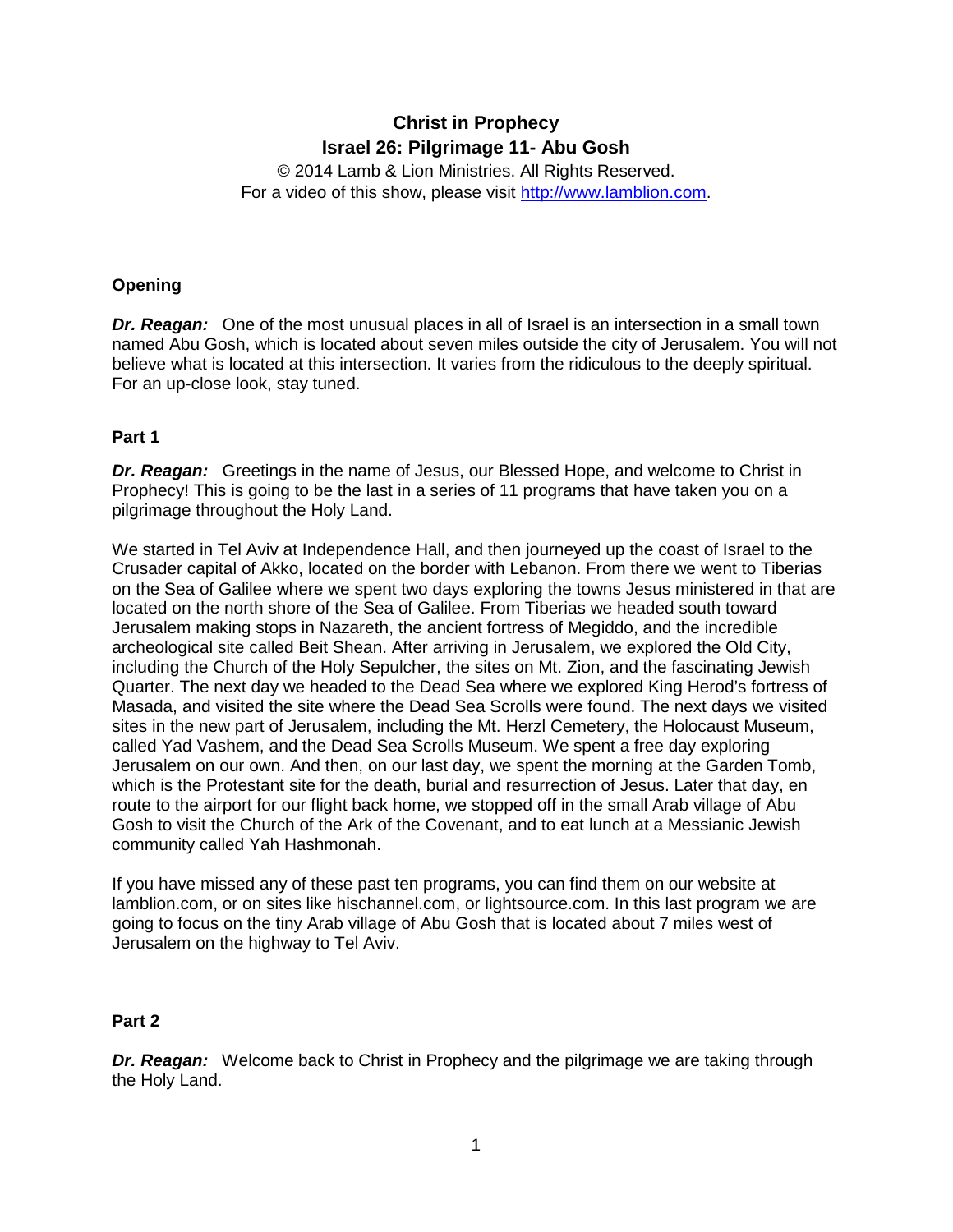Now for the rest of this program, I want to focus on the small Arab village of Abu Gosh that is actually a suburb of modern day Jerusalem. And even more specifically, I want to focus your attention on an amazing intersection in the village that is famous for the variety of things that are located there.

But first, let me give you a little background about the town. In the Bible, the village of Abu Gosh is known as Kiriath-jearim. It is the place where the sacred Ark of the Covenant came to rest for many years after it was stolen by the Philistines in the battle of Ebenezer. According to 1 Samuel 7, the Ark was stored "in the house of Abinadab on a hill." That site is marked today by a church that is located on the highest point of the village.

The village's name was changed in the 16th Century after an Arab clan called Abu Gosh settled there and took over the highway from Tel Aviv to Jerusalem, charging travelers tolls to pass through the village.

Now, with that brief background about the village, I want to shift our attention to one intersection in the village. The first thing located at this intersection, believe it or not, is the Elvis Presley service station. That's right, it is a gasoline station and diner that is dedicated to the memory of Elvis Presley. In the parking lot are two oversized statues of Elvis. Inside, the walls are plastered with Elvis album covers. And Elvis music is played 24 hours a day. Directly across the street from the Elvis service station is the location of Israel's Hollywood, where the many TV shows and movies are made.

Also at this same intersection you will find a Messianic Moshav, or communal village that looks like an Alpine village because it is constructed entirely of lumber donated by Christians in Finland. The village is called Yad Hashmona. But, the site at this intersection that we want to explore in depth is the Church of the Ark of the Covenant.

#### **Part 3**

*Dr. Reagan:* Welcome back to Christ in Prophecy and our pilgrimage thru the Holy Land. We are about to visit The Church of the Ark of the Covenant that was built in 1924 in the small Arab village of Abu Gosh, located about 7 miles west of Jerusalem. The Church is maintained and operated by a very hospitable order of French nuns. And now, let's go to the church.

We will begin with the story that Ilan was telling you out there before we came inside, our guide. You will find this story in 1 Samuel beginning with chapter 4 and it says there in 1 Samuel 4:1, "Israel went out to battle against the Philistines." Now this was before they had a king, this was before King Saul this was in the final years of Samuel's ministry. And instead of trusting in God they did something incredible, they decided to trust in the Ark of the Covenant using it like a rabbit's foot; as a good luck charm. Their reasoning was, "You know if we go into the Holy of Holies and violate it, take the Ark out, take it out into battle God would never allow us to lose." They had a surprise in store. So, they raided the Holy of Holies, took the Ark of the Covenant out into battle and God of course was enraged by this. And so He allowed the Philistines to capture the Ark.

They took the Ark on a long journey and that journey is recorded here in 1 Samuel 4 through 1 Samuel 7, or 1 Samuel 6. They took it mainly down to their capital city of Ashdod where they put it in their temple next to their fish god named Dagon. And every morning they would come in and the fish god would be on the floor on his face and the Ark would be sitting there. They would put the fish god back up and come back the next morning and he was on his face. They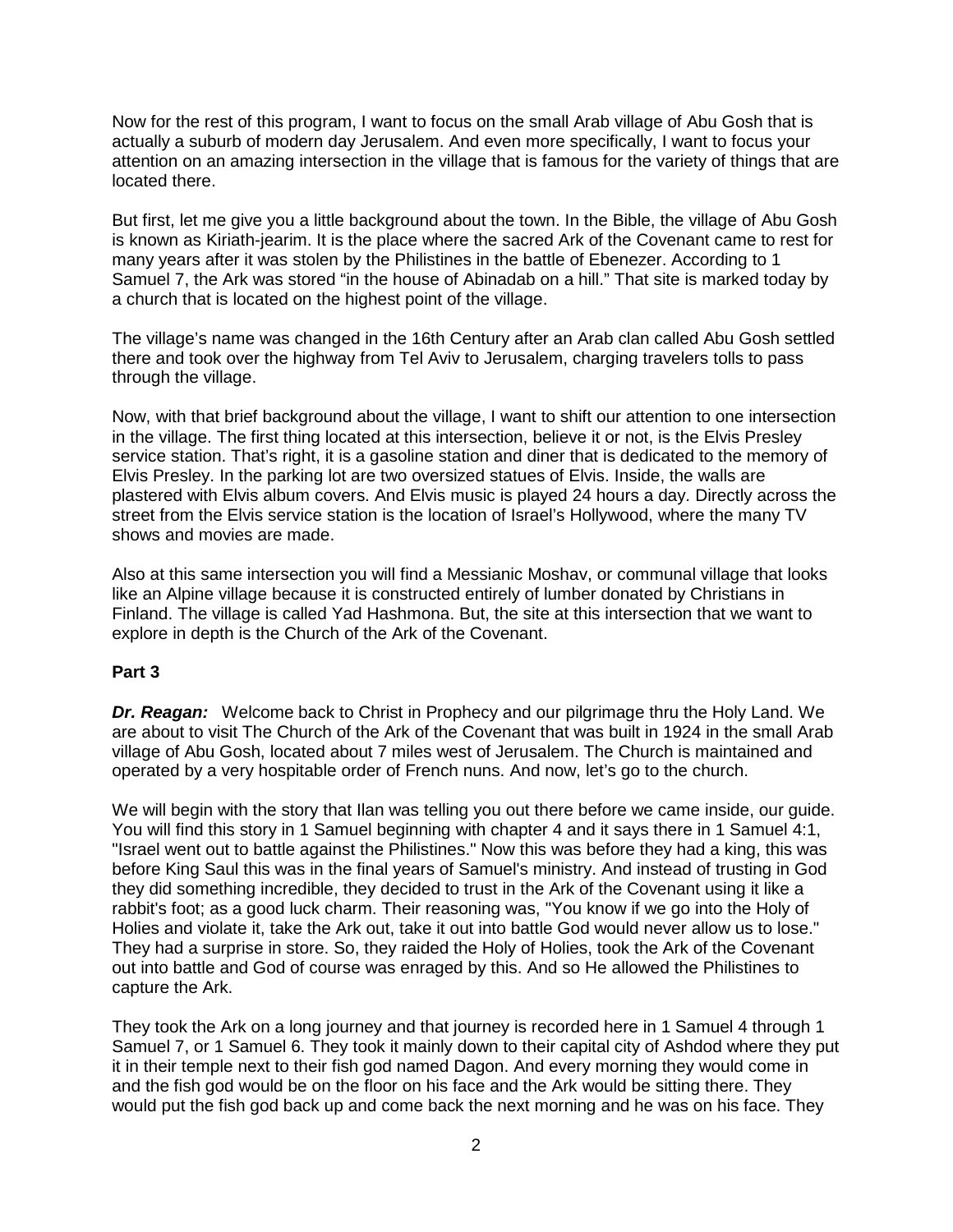finally decided there was something about this box, they decided it was a hot box and they wanted to get rid of it. So they put it on a cart and started it on its way. It arrived in one village you remember and people came over and opened it and looked in and they were struck immediately by all kinds of tumors. So it really was a hot box.

They finally decided to just point it in the direction of Israel and just let it go on its way with the oxen pulling the thing. And ultimately it ended up right here and what we say in English is Kiriath-jearim but there is no "J" in Hebrew so they call it Kiriath-yearim, and this is where it landed. You will see there in 1 Samuel 6, the Ark of the Lord was in the country of the Philistines for seven months. And then you will see in chapter 6:19, "He struck the men of Beth Shemesh because they had looked into the Ark of the Lord." They sent it on to Kiriath-jearim verse 20, "The men of Beth Shemesh said, 'Who is able to stand before this Holy Lord God? To whom shall it go up from us? So they sent messengers to the inhabitants of Kiriath-jearim saying, 'The Philistines have brought back the Ark of the Lord come down and take it up with you.' And then the men of this city, Kiriath-jearim, came and took the Ark of the Lord and brought in into the house of Abinadab on the hill." Notice on the hill. "And consecrated Eleazar his son to keep the Ark of the Lord."

This is the traditional site of where they put the Ark. It is up on the hill overlooking the whole area. And there's some good archaeological evidence that this is where it was. And they have built this Catholic Church in this site, it's called The Church of the Ark of the Covenant. And it says in the next verse there, "It was that the Ark remained in Kiriath-jearim a long time." It was there 20 years and all the house of Israel lamented after the Lord.

We know that it was here more than 20 years when it refers to it being there 20 years this is Samuel writing. And it was during the 20 years, the last 20 years of Samuel's life that the Ark was here. But it continued to remain here for a total of 70 years. It was here during the last 20 years of Samuel's life. It was here during the 40 years that Saul reigned. And it was here during the first 10 years that David reigned before he became the king of all of Israel when he was just the King of Judah.

And then it is quite a testimony of the spiritual apostasy of the time of how far these people had strayed from God. Because when they conquered the Ark the Philistines went on to Shiloh and destroyed the Tabernacle of Moses. So it had to be rebuilt and it was put up in a short place just about five miles from here. Yet, nobody cared enough to come over here and get the Ark of the Covenant and take it five miles over there and put it in the Holy of Holies. They could just care less.

It was shortly after this that they demanded of Samuel a king. And Samuel said, "You have a king. You're King is God Almighty." And they said, "Yeah, but we want to be like all the other nations around us." And he said, "Yeah, and you get a king and he is going to tax you to death. He is going to send your children into war. He is going to mistreat you and he is going to do all these horrible things to you like all the kings around." They said, "We don't care we want to be like everybody else." It's been a cry of the Jewish people throughout their history. "We just want to be like everyone else." You know have you ever seen the movie or the play of "Fiddler on the Roof?" What does he sing over and over and over? "Why did you choose us? Why didn't you choose somebody else? Why can't we be like everybody else?" And that's what they were saying at this time. They had really strayed a long way from the Lord.

But then Saul passes from the scene. David is made King of Judah. Then a few years later he is made king of all of Israel. And when that happens a very significant things occurs David makes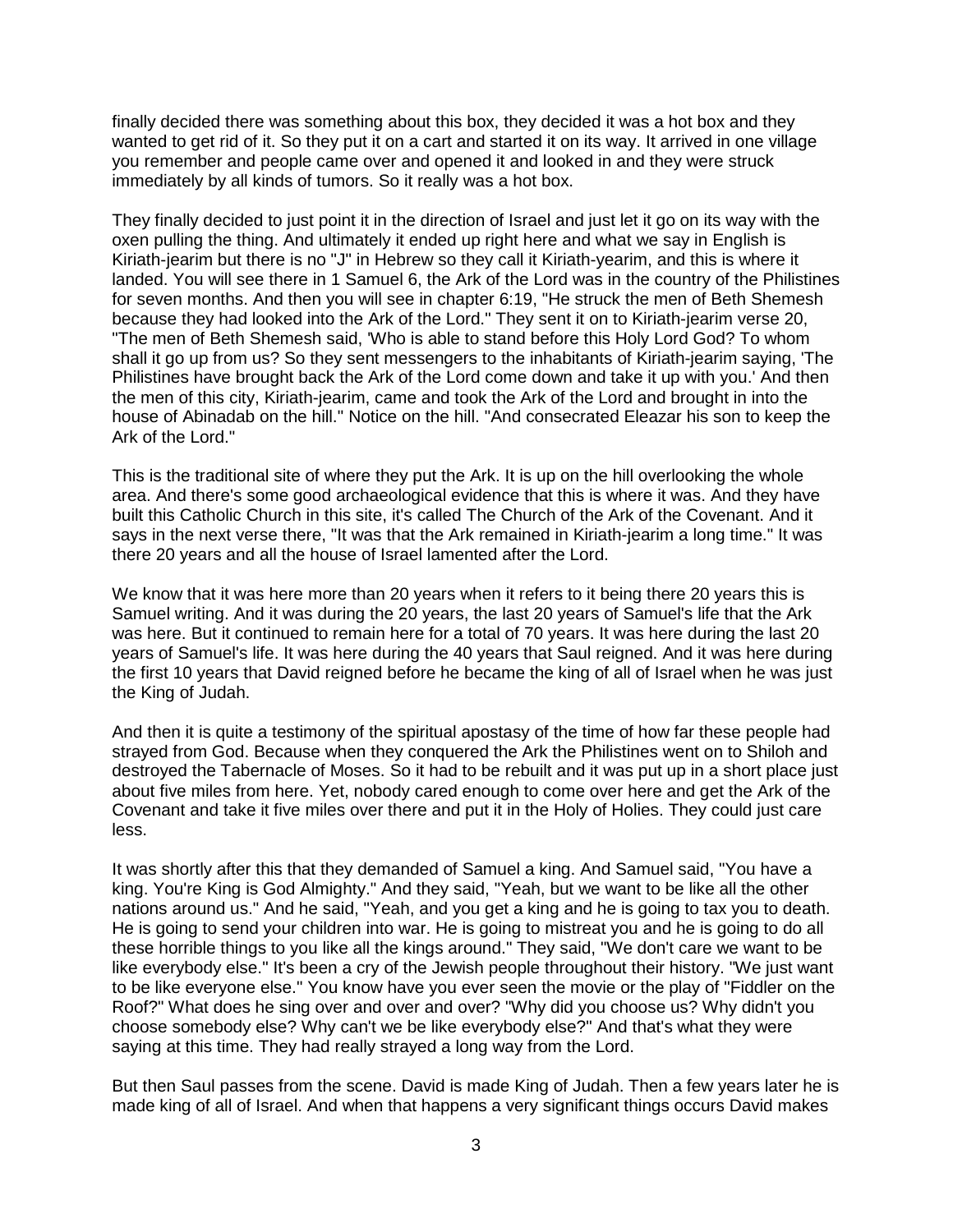a vow before the Lord that I referred to a number of times it's in Psalm 132, you might want to take a look at that and mark it because it is an important vow. Psalm 132 David makes a vow he says, "Yahweh remember David and all his afflictions. How he swore to Yahweh and vowed to the mighty one of Jacob, surely I will not go into the chamber of my house or go up to the comfort of my bed, I will not give sleep to my eyes, or slumber to my eyelids until I find a place for Yahweh a dwelling place for the Mighty one of Jacob."

To me that sort of indicates very strongly what it means was a man after God's own heart. I have already talked about that at Ein Gedi but here is another illustration. He is now the King of all of Israel and usually when you King of all of Israel, of any nation the first thing you are going to do is do a census. You're going to do a computation of how much wealth you've got. You're going to look at your military resources. You're going to think about going out and conquering new lands. Not David his first thought was God. He first thought was getting that nation back to God, getting them on the right track with God. Getting the Ark of the Covenant to a place where it should be.

And it is interesting what he did, he came here to this place and he took the Ark and he took it to Jerusalem to Mount Moriah and he put a simple tent and put the Ark in it and it said he had the opening in front of it opened at all times. So instead of the High Priest going in once a year and sprinkling the blood on it for a period of time there David would go and they would dance before the Ark, they would sing before the Ark, he would lounge before the Ark and write poetry and write songs. David began to change radically the whole worship of Israel.

Prior to David the worship of Israel had always been ritual worship, it was a heavy worship. It was a worship of sacrifice, sacrifice, after sacrifice, after sacrifice. There are only spontaneous times in the history of Israel where there was any joy in celebration in worship. Like when Miriam broke out in joy after the destruction of the Egyptian forces in the Red Sea and she began to dance with a tambourine and to sing. There were spontaneous times like that but that was not a part of the ritual of Israel. It was not until David that they introduced shouting, dancing, hand clapping, singing. And if any of you as elders or as Pastors have ever been involved in a church where you tried to change the worship you know that it is like walking on dynamite. You've got to take it very slowly, very carefully.

I always get amused and very sad at young guys right out of Seminary who go out to some little country church, and it is the first time they're the pastor. And the first thing they do is take all the song books out, and throw them away, and they put up a screen and a projector. And the next thing they know they're having everybody please stand through the entire worship service and sing these words on the screen. And the next week they are looking for a new job because you can't do that without a lot of teaching and a lot of preparation. Changing worship is just dynamite in most congregations. And it was in Israel. I mean think of this David changing radically the whole worship of the nation.

And it's interesting that we are told over in the Chronicles that God affirmed his change through two prophets, Nathan and Gad. That God spoke to those prophets and said, "Tell the people that the innovations that David is putting into worship are approved by Almighty God." And I think that is interesting because David was a prophet. He wrote prophetic literature. He wrote Psalm 22 a detailed description of the crucifixion of the Messiah. He was a prophet. But when it came to changing the worship God spoke to two other prophets Nathan and Gad and said, "You tell the people David is justified in doing this." The Old Testament principle the witness of two or people. God knew that it was going to be a very delicate thing. So, David began to introduce passion into the worship of Jerusalem. And for a time, for a period of time there were two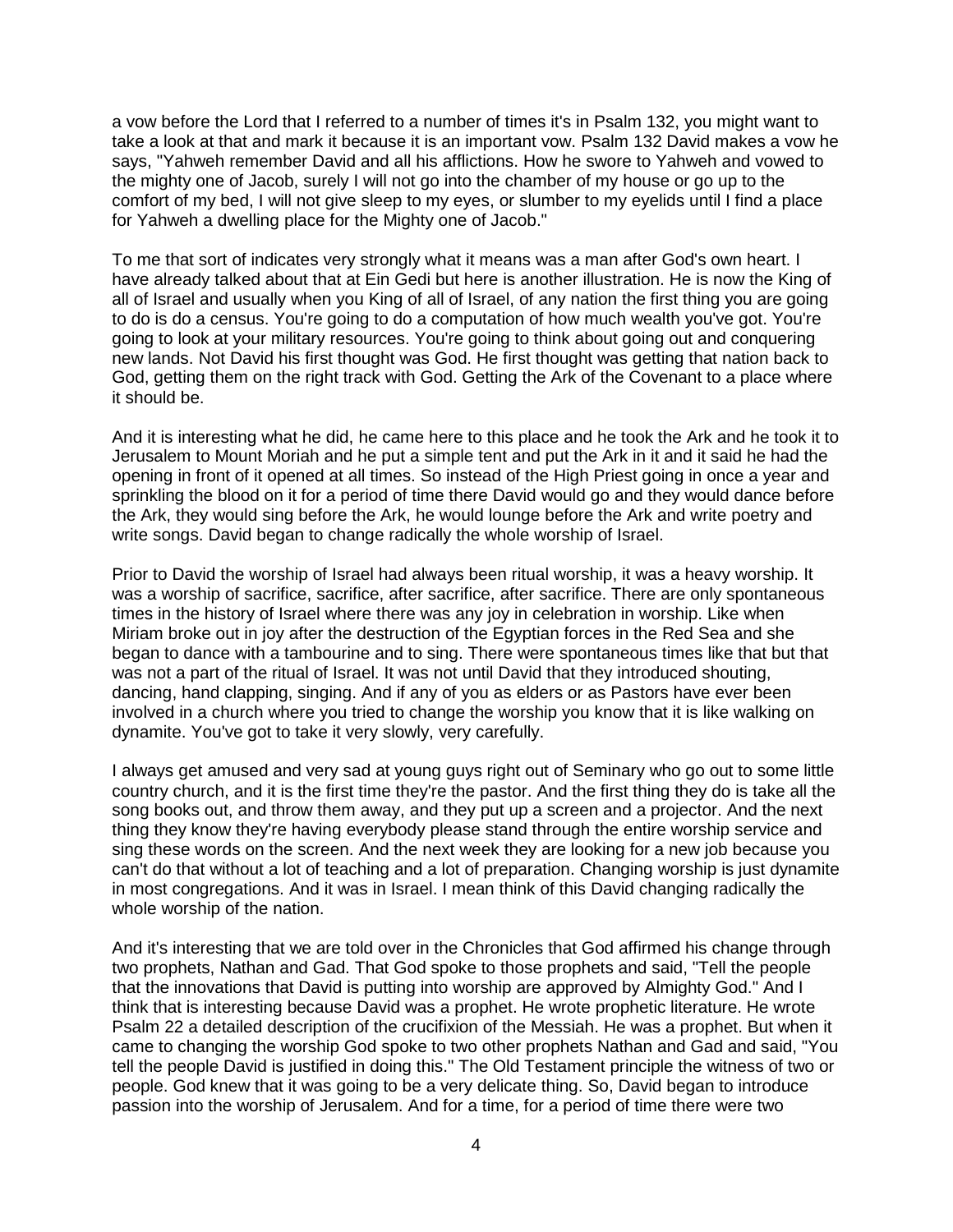worship centers, one here in Jerusalem and one a few miles north of Jerusalem. And at Jerusalem there was joy and there was celebration. At the other place they had rebuilt the tabernacle of Moses and there was the ritual and the sacrifices but there was joy in celebration in Jerusalem where David was leading in the worship.

We have the story of David moving the Ark and if you will turn over to 2 Samuel 6 you will find the story of him moving it. He came out here and started moving it as you know as they were walking along with it Uzzah put his hand on the Ark and was struck dead. And they just put the thing down and walked away and left it for a while. And then David I guess sat down with them and talked about the proper way to handle this. And they came back verse 12, "So David went and brought up the Ark of God from the house of Abinadab to the City of David with gladness." And look at what a passion this man had for God. "David danced before the Lord with all his might, and David was wearing a linen ephod." In other words he took off his kingly garments. He took off all his majestic garments and only had on the undergarment, the ephod. And he's dancing before the Ark.

David and all the House of Israel brought up the Ark of the Lord with shouting, with the sound of trumpet and as the Ark of the Lord came into the City of David Michal, who was David's wife, Saul's daughter looked through a window and saw King David leaping, and whirling before the Lord, and she despised him in her heart. I mean the king out there acting like a crazy man. Verse 20, "Then David returned to bless his household and Michal, the daughter of Saul, came out to meet David and said, 'How glorious was the King of Israel today, uncovering himself today in the eyes of the maids of his servants, as one of the base fellows shamelessly uncovers himself.' And so David said to Michal, 'It was before the Lord who chose me instead of your father and all his house to appoint me ruler over Israel. Therefore, I will play music before the Lord.'" Then his next statement, "'And I will be even more undignified then this and will be humble in my own site.'" Honey you ain't seen nothing yet. I am really going to cut loose. And you know she was stuck barren because of that because she criticized the worship of David she was stuck barren.

And you know I really think that we need to take that very, very seriously. I remember when I was a kid growing up probably 10, 12 years old there was a Pentecostal church down the street from us that was back in the 40's. That was back when Pentecostals were considered to be ignorant and uneducated people, people who lived on the wrong side of the railroad track. And we made fun of them, terrible fun of them because they had the audacity to stand while they were worshipping, or to raise their hands while they were worshipping. And just made terrible fun of them. Well let me tell you something don't ever, ever make fun of someone else's worship. That is between them and God and not for us to judge because when you get into judging somebody else's worship the Lord can take some actions that might not be very happy for you as He did with David's wife.

Well we've done a lot of filming here at this place it is a very special place. I even did a dance out here one day to show how David danced before the Ark or at least how I imagined him dancing before the Ark. But one of the most unusual experiences that I've ever had here is I had a group a number of years ago one of the first times we came here. And for some reason or other I just suddenly got the impulse to lead a particular song. And the song is #61 on your list it is one we listened to, I loved it, we listened to as were coming over here. "We are Standing on Holy Ground" John Starnes was singing that. And so I asked the group, I said, "Why don't we stand and sing this song." Now notice the words of it. I'll never get over this, "We are standing on holy ground, and I know that there are angels all around. Let us praise Jesus now, we are standing in His presence on Holy ground." Folks as I began to sing that I said, "We are standing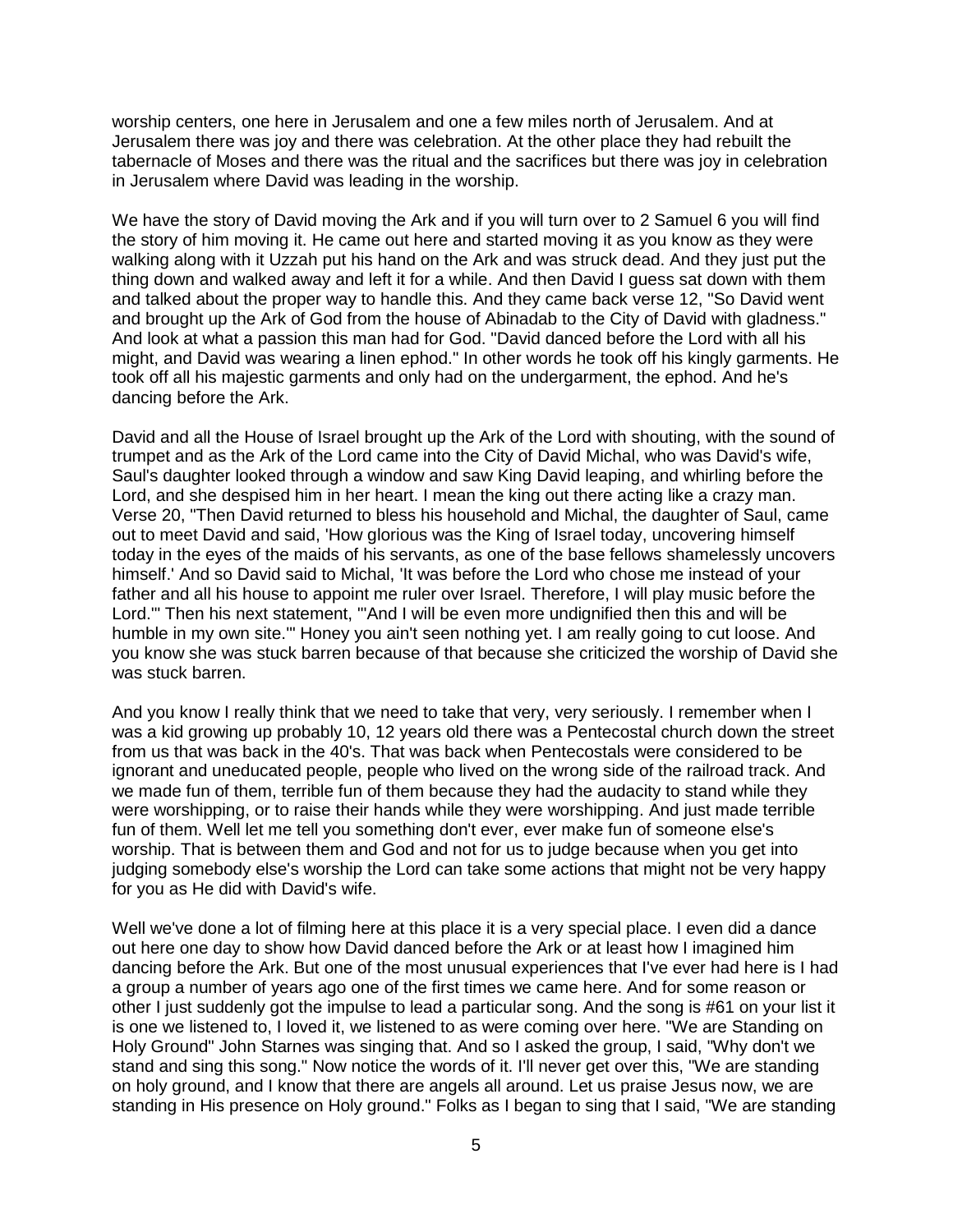on holy ground," I lifted my eyes and hands up and said, "and I know that there are angels all around," I nearly fainted. Look at the ceiling, completely solid with angels. I still get goose bumps every time I think about it. Let's stand and let's worship the Lord. We are standing on holy ground, and I know that there are angels all around. Let us thank Jesus now, we are standing in His presence on holy ground.

# **Part 4**

*Dr. Reagan:* I sincerely hope that our series of 11 programs about a pilgrimage to the Holy Land has been a blessing to you. And I hope they have whetted your appetite to go to the Holy Land and see the sites for yourself.

You know folks, I have been 45 times, and I still get excited about each visit, and I still discover and learn new things each time I go. I went the first time in 1979, and it has been amazing to watch the development of the nation over that period of time. Forests have been planted. Valleys have been drained of swamps and turned into agricultural production centers. Cities have been built. The desert has been reclaimed. And major archeological discoveries have been made that confirm the historical records contained in the Bible. And all this has happened in the midst of constant wars, terrorist attacks, and unrelenting international opposition. Can there be any doubt that God has his finger on this nation?

Well, I have said it before, and I will say it again, a pilgrimage to the Holy Land can be a very spiritually enriching experience. If you have never been, I hope you will make it a point to go. It will bring the Bible alive for you, it will strengthen your faith, and it will draw you closer to the Lord.

I want to share some pilgrimage testimonies with you, but before I do so, let me say I hope our program has been a blessing to you and that you will be back with us next week, the Lord willing. Until then, this is Dave Reagan saying, "Look up, be watchful, for our Redemption is drawing near."

*Jean Yeats:* This trip to Israel was the most amazing trip I have ever been on, it really and truly is. Much more than I expected. It was just awesome. I would love to come back again. It was on my bucket list and I'm just so glad I came. Even from the first day when we were in Tel Aviv, I believe, and went up to that prayer room that was just so serene. And I have such a deeper appreciation for the Israelites and what these people are going through surrounded by these countries that are just so awful, and so evil. And I know that I will be praying for them every day. And there is such a soft spot in my heart now for them. And going down last night it was so exciting with everybody dancing, and spraying each other with shaving cream and they had such joy. And for the Memorial Day experience, I think about our country--and I think about their love for the people who fight and their caring and how they celebrate, and really take care of each other. And they really want to honor each other and be a part of it. Never forget. And we do that also but they just seem to do it even more so then we do back home. And I just, I just love being here. I didn't expect it to be so green and beautiful, the flowers and the greenery and what they've done. They are an amazing people. And one of my biggest prayers is that just so many more of them will come to know Jesus in their heart. And that word can spread and that their hearts will be on fire for our Lord. And Shalom.

*Julia Copper:* We decided, my sister, my friend and my brother-in-law rather suddenly to make this trip. At least we thought it was suddenly. But I expect the good Lord had been